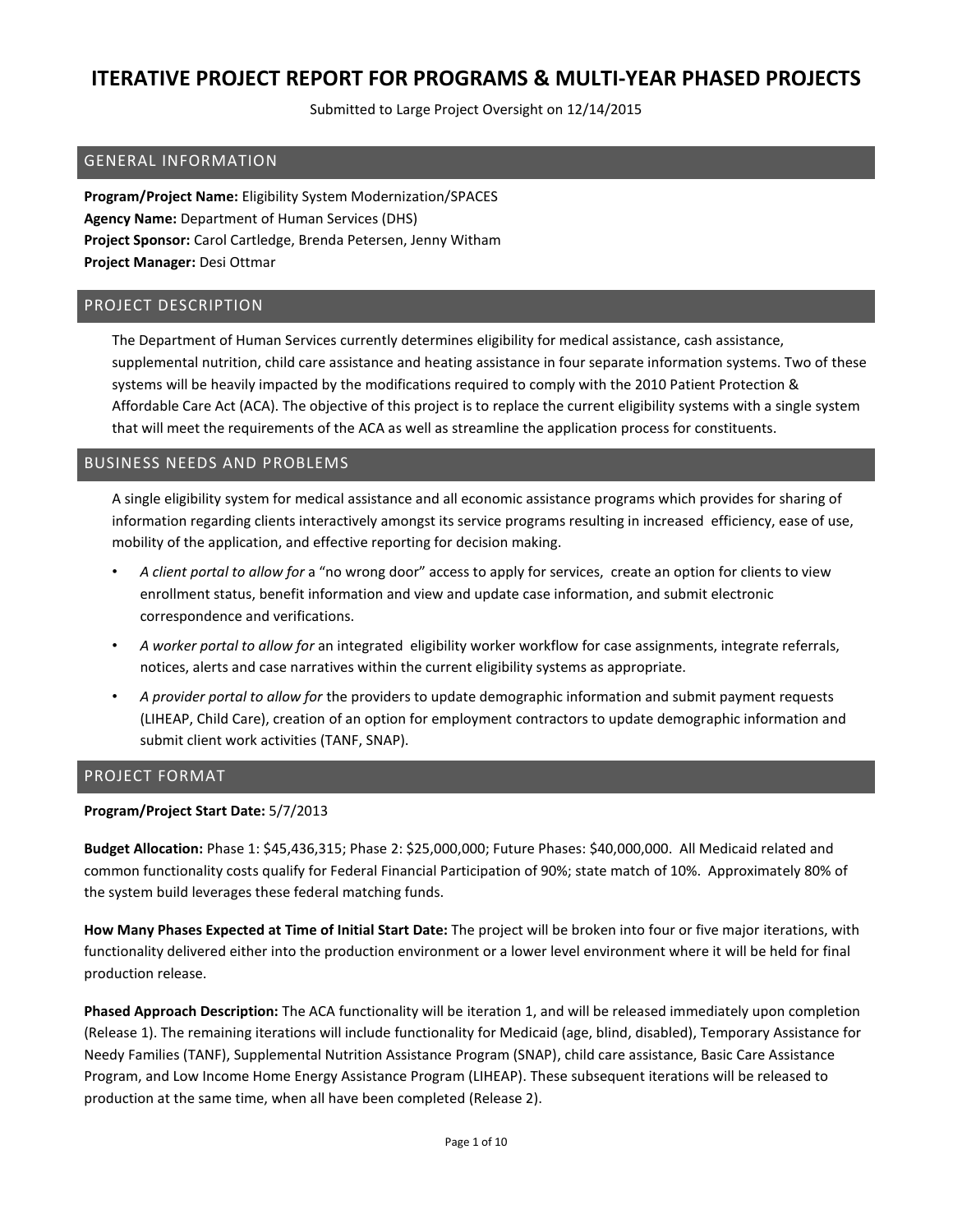Submitted to Large Project Oversight on 12/14/2015

#### **Estimated End Date for All Phases Known at Time of Initial Start Date:** Between Q4 2017 and Q2 2018

### PROJECT ROAD MAP

The project road map shows the high level plan or vision for the program/projects/phases. It is intended to offer a picture of the lifespan of all the effort that is expected to be required to achieve the business objectives.

| Project<br>or Phase        | Title                                     | <b>Scope Statement</b>                                                                                                                                                                                                                                                                                                                                                                                                                                                                                                                              | <b>Estimated</b><br><b>Duration</b><br>(months) | <b>Estimated</b><br><b>Budget</b> |
|----------------------------|-------------------------------------------|-----------------------------------------------------------------------------------------------------------------------------------------------------------------------------------------------------------------------------------------------------------------------------------------------------------------------------------------------------------------------------------------------------------------------------------------------------------------------------------------------------------------------------------------------------|-------------------------------------------------|-----------------------------------|
| <b>Iteration</b><br>1      | ACA/Release 1                             | This includes business functionality to support the<br>Affordable Care Act.                                                                                                                                                                                                                                                                                                                                                                                                                                                                         | 34.9 months                                     | \$45,436,315                      |
| <b>Iteration</b><br>2      | Planning and<br>analysis for<br>Release 2 | Requirements Validation for remaining lines of<br>business (that will go into "Release 2"), and<br>finalization of schedules for next iterations.                                                                                                                                                                                                                                                                                                                                                                                                   | 8 months                                        | \$25,000,000                      |
| <b>Iterations</b><br>3,4,5 | Release 2                                 | The remaining business functionality for Medicaid<br>(age, blind, disabled), Temporary Assistance for<br>Needy Families (TANF), Supplemental Nutrition<br>Assistance Program (SNAP), child care assistance,<br>Basic Care Assistance Program, and Low Income<br>Home Energy Assistance Program (LIHEAP) including<br>the construction, system integration testing, user<br>acceptance testing, training, transition and<br>implementation for each. These iterations will be<br>broken out more specifically in future<br>startup/closeout reports. | 12 to 16<br>months                              | \$40,000,000                      |

#### **Notes:**

### PROJECT BASELINES

The baselines below are entered for only those projects or phases that have been planned. At the completion of a project or phase a new planning effort will occur to baseline the next project/phase and any known actual finish dates and costs for completed projects/phases will be recorded. The startup report will be submitted again with the new information.

| <b>Project</b>   | <b>Baseline</b>   | <b>Baseline End</b> | <b>Baseline</b> | <b>Actual Finish</b> | <b>Schedule</b> | <b>Actual Cost</b> | Cost     |
|------------------|-------------------|---------------------|-----------------|----------------------|-----------------|--------------------|----------|
| or Phase         | <b>Start Date</b> | Date                | <b>Budget</b>   | Date                 | Variance        |                    | Variance |
| <b>Iteration</b> | 5/7/2013          | 4/4/2016            | \$45,436,315    |                      |                 |                    |          |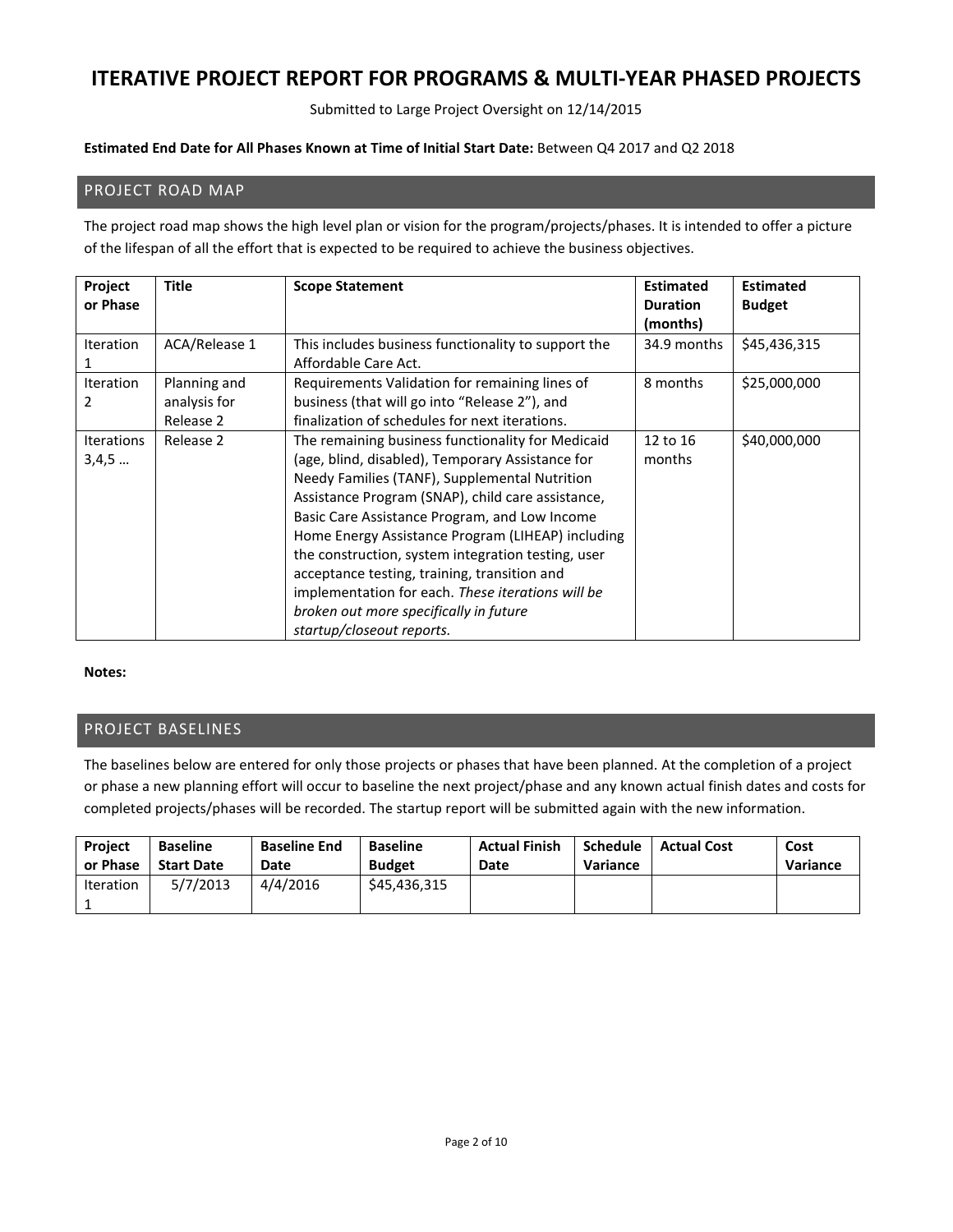Submitted to Large Project Oversight on 12/14/2015

### OBJECTIVES

| Project               | <b>Business Objective</b>                                                                                                                                                                                                                                                                                                       | <b>Measurement Description</b>                                                                                                                                                                                                                                                                                                                                                                                                                                                                                                                                                                                                                                                                                                                                                                    | Met/                                    | <b>Measurement Outcome</b>                                                                           |
|-----------------------|---------------------------------------------------------------------------------------------------------------------------------------------------------------------------------------------------------------------------------------------------------------------------------------------------------------------------------|---------------------------------------------------------------------------------------------------------------------------------------------------------------------------------------------------------------------------------------------------------------------------------------------------------------------------------------------------------------------------------------------------------------------------------------------------------------------------------------------------------------------------------------------------------------------------------------------------------------------------------------------------------------------------------------------------------------------------------------------------------------------------------------------------|-----------------------------------------|------------------------------------------------------------------------------------------------------|
| or Phase              |                                                                                                                                                                                                                                                                                                                                 |                                                                                                                                                                                                                                                                                                                                                                                                                                                                                                                                                                                                                                                                                                                                                                                                   | <b>Not Met</b>                          |                                                                                                      |
| <b>Iteration</b><br>1 | Objective 1.1: Meet<br>federally mandated<br>requirements to integrate<br>with the federal HBE.                                                                                                                                                                                                                                 | Measurement 1.1.1: Successful send<br>and receipt of all defined eligibility<br>transactions from the federal hub and<br>completion of the enrollment and/or<br>reenrollment processes by October 1,<br>2013.                                                                                                                                                                                                                                                                                                                                                                                                                                                                                                                                                                                     | Met                                     | Currently being met with<br>an approved contingency,<br>and will be modified in<br>future iterations |
| Iteration<br>1        | Objective 1.2: In order to<br>apply the correct Federal<br><b>Matching Percentage</b><br>(FMAP) for Medicaid<br>enrollees, the system<br>must be able to<br>determine upon<br>enrollment whether the<br>individual's authorization<br>was based upon existing<br>eligibility criteria or the<br>criteria created by the<br>ACA. | Measurement 1.2.1: Determine<br>methodology the state will deploy for<br>determining the application of FMAP<br>by December 31, 2012.<br>Measurement 1.2.2: The system is<br>able to correctly report claims<br>payment data by FMAP upon go live                                                                                                                                                                                                                                                                                                                                                                                                                                                                                                                                                 | $1.2.1$ is<br>Met,<br>$1.2.2$ is<br>Met | Currently being met with<br>an approved contingency,<br>and will be modified in<br>future iterations |
| Iteration<br>1        | Objective 1.3: Creation of<br>real-time application<br>process.                                                                                                                                                                                                                                                                 | Measurement 1.3.1: Public facing<br>application in which the client is<br>capable of completing the application<br>for Medicaid and CHIP online upon go<br>live.                                                                                                                                                                                                                                                                                                                                                                                                                                                                                                                                                                                                                                  |                                         |                                                                                                      |
| All<br>iterations     | Objective 2.1: Meet the<br>system requirements as<br>outlined in the Centers<br>for Medicare and<br>Medicaid (CMS)<br><b>Enhanced Funding</b><br>Requirements: Seven<br><b>Conditions and Standards</b><br>(MITS-11-01)                                                                                                         | All of the following measurements<br>must be included in the APD<br>submission, be addressed in the Gate<br>Review for concept of operations, and<br>be present upon project completion:<br>Measurement 2.1.1: Modularity<br>Standard - This condition requires the<br>use of a modular, flexible approach to<br>systems development, including the<br>use of open interfaces and exposed<br>application programming interfaces<br>(API); the separation of business rules<br>from core programming; and the<br>availability of business rules in both<br>human and machine-readable<br>formats. Including:<br>Use of Systems Development<br>Ξ<br>Lifecycle methodologies.<br>States should use a system<br>development lifecycle (SDLC)<br>methodology for improved<br>efficiency and quality of |                                         |                                                                                                      |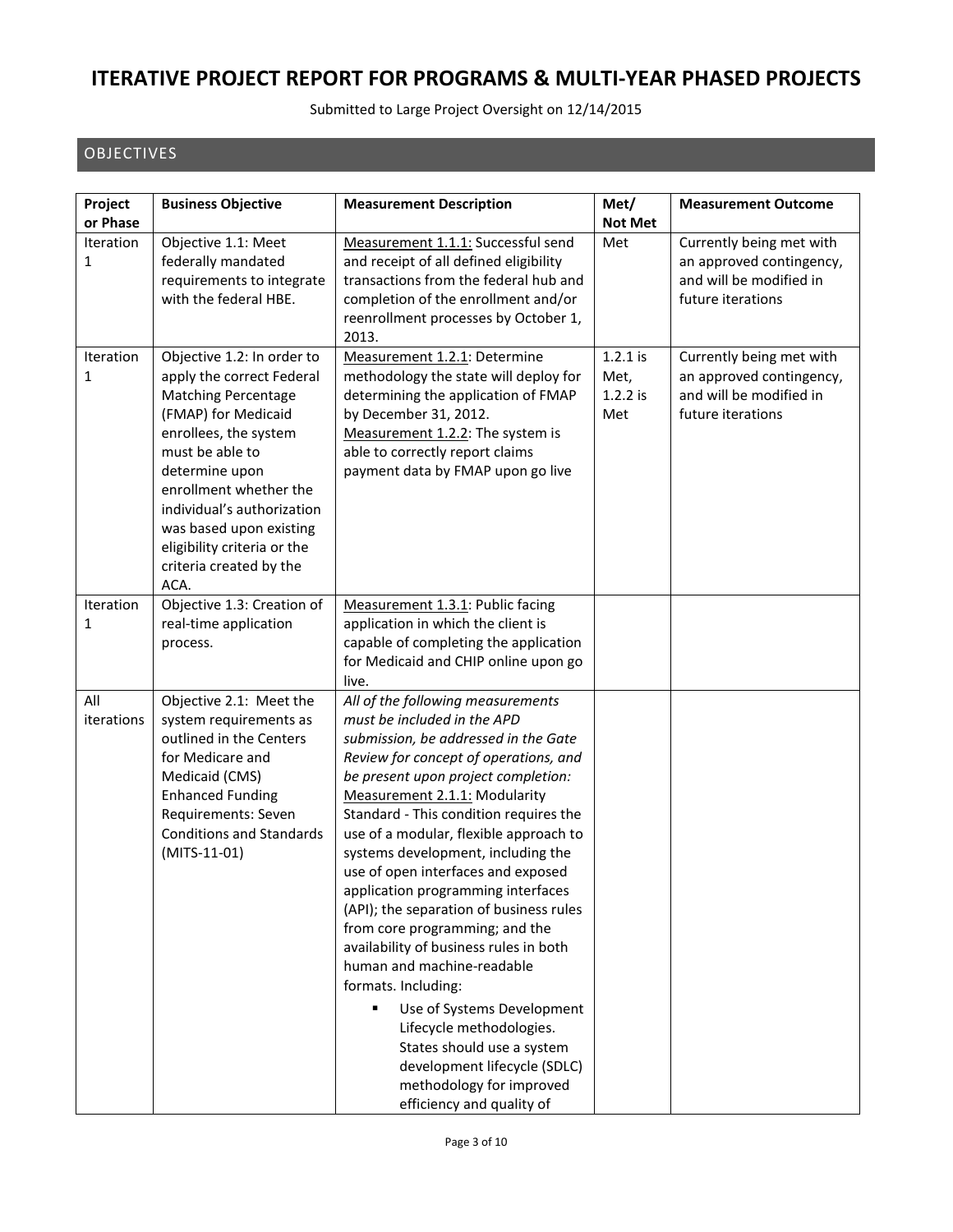|  | products and services.<br>Identification and<br>٠ |  |
|--|---------------------------------------------------|--|
|  | description of open                               |  |
|  | interfaces: States should                         |  |
|  | emphasize the flexibility of                      |  |
|  | open interfaces and exposed                       |  |
|  | APIs as components for the                        |  |
|  | service layer.                                    |  |
|  | Use of business rules<br>$\blacksquare$           |  |
|  | engines. States should                            |  |
|  | ensure the use of business                        |  |
|  | rules engines to separate                         |  |
|  | business rules from core                          |  |
|  | programming, and should                           |  |
|  | provide information about                         |  |
|  | the change control process<br>that will manage    |  |
|  | development and                                   |  |
|  | implementation of business                        |  |
|  | rules.                                            |  |
|  | Submission of business rules<br>٠                 |  |
|  | to a HHS-designated                               |  |
|  | repository. States should be                      |  |
|  | prepared to submit all their                      |  |
|  | business rules in human-                          |  |
|  | readable form to an HHS                           |  |
|  | repository, which will be                         |  |
|  | made available to other                           |  |
|  | states and to the public.                         |  |
|  | Measurement 2.1.2: MITA Condition -               |  |
|  | This condition requires states to align           |  |
|  | to and advance increasingly in MITA               |  |
|  | maturity for business, architecture,              |  |
|  | and data. Including:                              |  |
|  | MITA Self Assessments. CMS                        |  |
|  | expects all states to                             |  |
|  | complete a self-assessment                        |  |
|  | and may wait until version                        |  |
|  | 3.0 is published (expected in<br>$2011$ ).        |  |
|  | MITA Roadmaps. States will<br>٠                   |  |
|  | provide to CMS a MITA                             |  |
|  | Maturity Model Roadmap                            |  |
|  | that addresses goals and                          |  |
|  | objectives, as well as key                        |  |
|  | activities and milestones,                        |  |
|  | covering a 5-year outlook for                     |  |
|  | their proposed MMIS                               |  |
|  | solution, as part of the APD                      |  |
|  | process.                                          |  |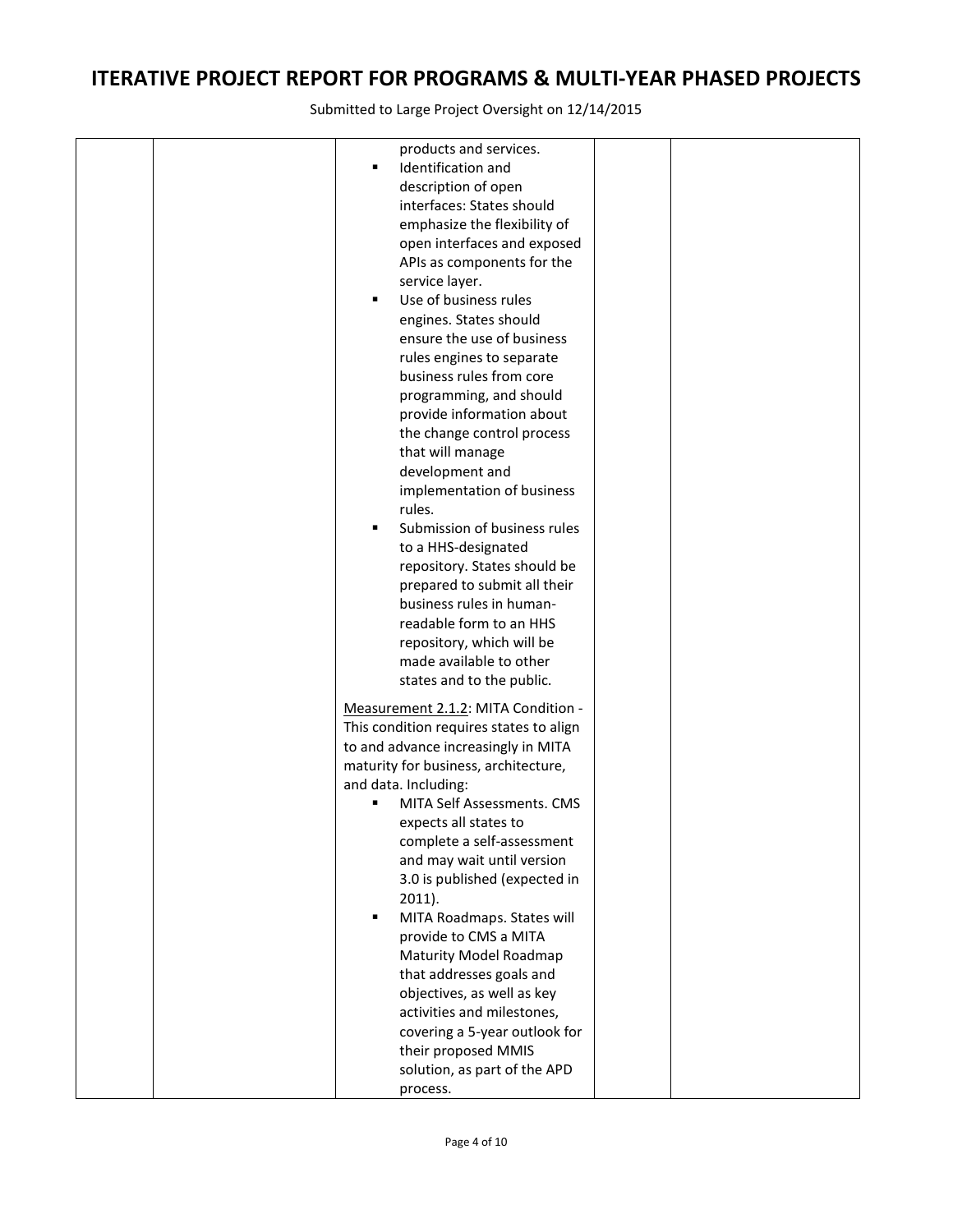| Concept of Operations (COO)<br>٠<br>and Business Process Models<br>(BPM). States should develop<br>a concept of operations and<br>business work flows for the<br>different business functions<br>of the state to advance the<br>alignment of the state's<br>capability maturity with the<br><b>MITA Maturity Model</b><br>(MMM).                                                 |  |
|----------------------------------------------------------------------------------------------------------------------------------------------------------------------------------------------------------------------------------------------------------------------------------------------------------------------------------------------------------------------------------|--|
| Measurement 2.1.3: Industry<br>Standard condition - States must<br>ensure alignment with, and<br>incorporation of, industry standards:<br>the Health Insurance Portability and<br>Accountability Act of 1996 (HIPAA)<br>security, privacy and transaction<br>standards; accessibility standards<br>established under section 508 of the<br>Rehabilitation Act, or standards that |  |
| provide greater accessibility for<br>individuals with disabilities, and<br>compliance with federal civil rights<br>laws; standards adopted by the<br>Secretary under section 1104 of the<br>Affordable Care Act; and standards<br>and protocols adopted by the                                                                                                                   |  |
| Secretary under section 1561 of the<br>Affordable Care Act. Including:<br>Identification of industry<br>standards. CMS will<br>communicate applicable<br>standards to states.                                                                                                                                                                                                    |  |
| Standards would be updated<br>periodically to ensure<br>conformance with changes in<br>the industry.<br>Incorporation of industry<br>٠                                                                                                                                                                                                                                           |  |
| standards in requirements,<br>development, and testing<br>phases. States must<br>implement practices and<br>procedures for the system<br>development phases such as<br>requirements analysis,<br>system testing, and user<br>acceptance testing (UAT).                                                                                                                           |  |
| Measurement 2.1.4: Leverage<br>Condition - State solutions should                                                                                                                                                                                                                                                                                                                |  |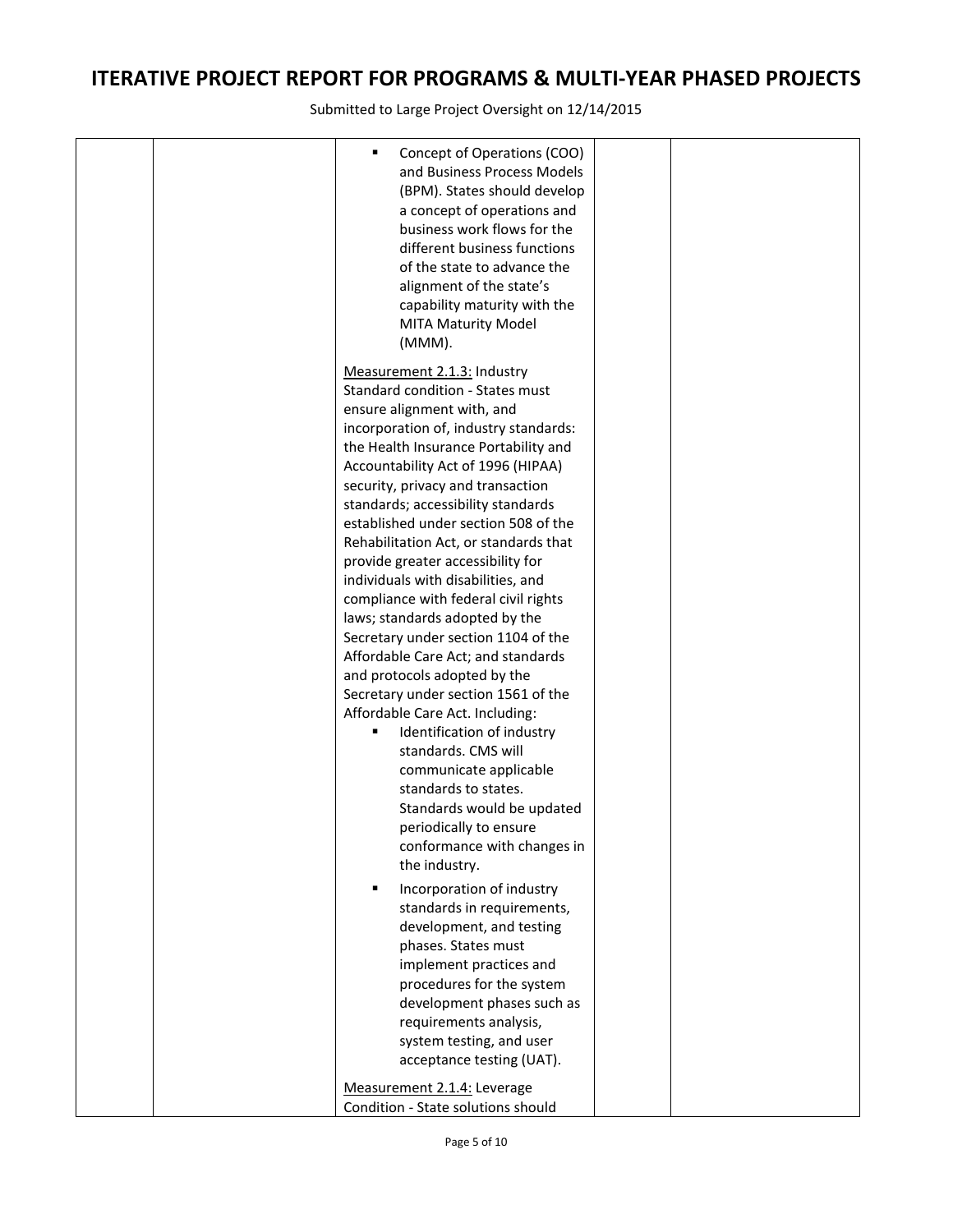| promote sharing, leverage, and reuse<br>of Medicaid technologies and systems<br>within and among states. Including:<br>Multi-state efforts. States<br>٠<br>should identify any<br>components and solutions<br>that are being developed<br>with the participation of or<br>contribution by other states.<br>Availability for reuse. States<br>٠<br>should identify any<br>components and solutions<br>that have high applicability<br>for other reuse by other<br>states, how other states will<br>participate in advising and<br>reviewing these artifacts,<br>and the development and<br>testing path for these<br>solutions and components<br>will promote reuse.<br>Identification of open<br>٠<br>source, cloud-based and<br>commercial products. States<br>should pursue a service-<br>based and cloud-first<br>strategy for system<br>development.<br>Customization. States will<br>٠<br>identify the degree and<br>amount of customization<br>needed for any transfer<br>solutions, and how such<br>customization will be<br>minimized.<br>Transition and retirement<br>٠<br>plans. States should identify<br>existing duplicative system<br>services within the state and<br>seek to eliminate duplicative<br>system services if the work is<br>cost effective such as lower<br>total cost of ownership over<br>the long term. |  |
|----------------------------------------------------------------------------------------------------------------------------------------------------------------------------------------------------------------------------------------------------------------------------------------------------------------------------------------------------------------------------------------------------------------------------------------------------------------------------------------------------------------------------------------------------------------------------------------------------------------------------------------------------------------------------------------------------------------------------------------------------------------------------------------------------------------------------------------------------------------------------------------------------------------------------------------------------------------------------------------------------------------------------------------------------------------------------------------------------------------------------------------------------------------------------------------------------------------------------------------------------------------------------------------------------------------------------------------|--|
| Measurement 2.1.5: Business Results<br>Condition - Systems should support<br>accurate and timely processing of<br>claims (including claims of eligibility),<br>adjudications, and effective<br>communications with providers,                                                                                                                                                                                                                                                                                                                                                                                                                                                                                                                                                                                                                                                                                                                                                                                                                                                                                                                                                                                                                                                                                                          |  |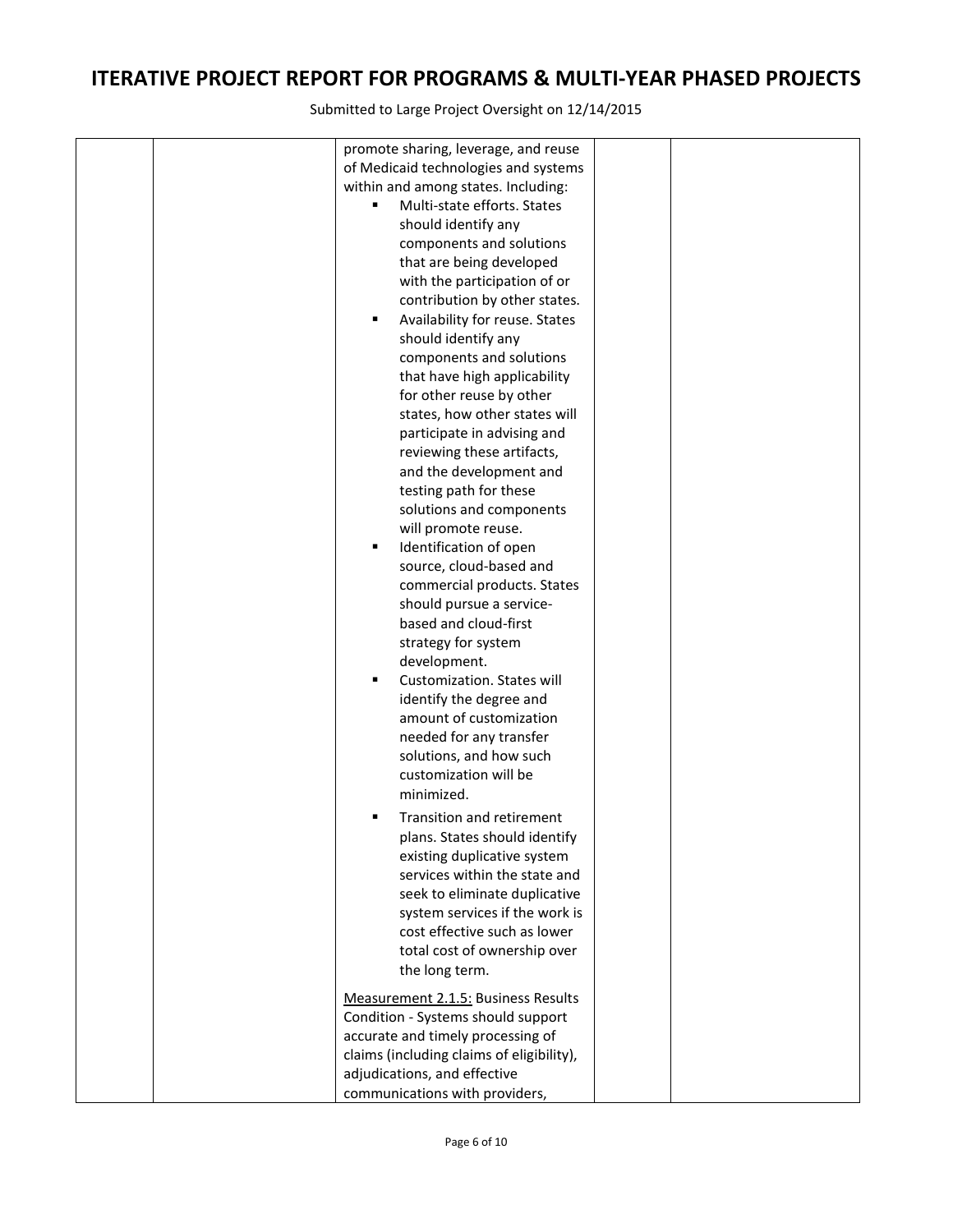|  | beneficiaries, and the public.              |  |
|--|---------------------------------------------|--|
|  | Including:                                  |  |
|  | Degree of automation. The<br>$\blacksquare$ |  |
|  | state should be highly                      |  |
|  | automated in systematic                     |  |
|  | processing of claims                        |  |
|  | (including claims of                        |  |
|  | eligibility) and steps to                   |  |
|  | accept, process, and                        |  |
|  | maintain all adjudicated                    |  |
|  | claims/transactions.                        |  |
|  | Customer service. States<br>٠               |  |
|  | should document how they                    |  |
|  | will produce a 21st-century                 |  |
|  | customer and partner                        |  |
|  | experience for all individuals              |  |
|  | (applicants, beneficiaries,                 |  |
|  | plans, and providers).                      |  |
|  | Performance standards and<br>٠              |  |
|  | testing. CMS intends to                     |  |
|  | provide additional guidance                 |  |
|  | concerning performance                      |  |
|  | standards-both functional                   |  |
|  | and non-functional, and with                |  |
|  | respect to service level                    |  |
|  | agreements (SLA) and key                    |  |
|  | performance indicators (KPI).               |  |
|  |                                             |  |
|  | Measurement 2.1.6: Reporting                |  |
|  | Condition - Solutions should produce        |  |
|  | transaction data, reports, and              |  |
|  | performance information that would          |  |
|  | contribute to program evaluation,           |  |
|  | continuous improvement in business          |  |
|  | operations, and transparency and            |  |
|  | accountability.                             |  |
|  | Measurement 2.1.7: Interoperability         |  |
|  | Condition - Systems must ensure             |  |
|  | seamless coordination and                   |  |
|  | integration with the Exchange               |  |
|  | (whether run by the state or federal        |  |
|  | government), and allow                      |  |
|  | interoperability with health                |  |
|  | information exchanges, public health        |  |
|  | agencies, human services programs,          |  |
|  | and community organizations                 |  |
|  | providing outreach and enrollment           |  |
|  | assistance services. Including:             |  |
|  | Interactions with the<br>٠                  |  |
|  | Exchange. States should                     |  |
|  | ensure that open interfaces                 |  |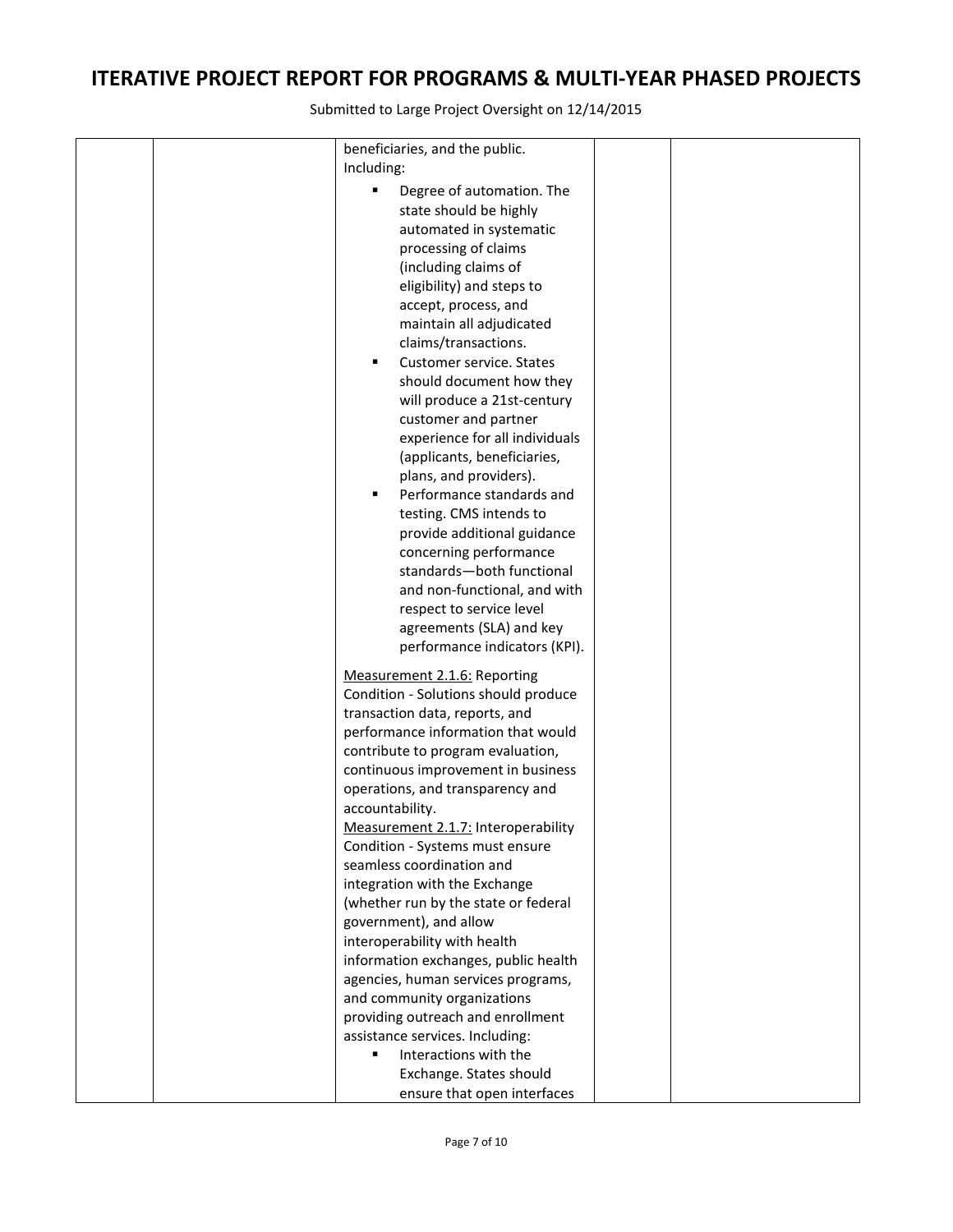|            |                           | are established and                   |  |
|------------|---------------------------|---------------------------------------|--|
|            |                           | maintained with any federal           |  |
|            |                           | data services hub and that            |  |
|            |                           | requests to the hub are               |  |
|            |                           | prepared and available for            |  |
|            |                           | submission immediately                |  |
|            |                           | after successful completion           |  |
|            |                           | of the application for                |  |
|            |                           | eligibility.                          |  |
|            |                           | Interactions with other<br>п          |  |
|            |                           | entities. States should               |  |
|            |                           | consult with and discuss how          |  |
|            |                           | the proposed systems                  |  |
|            |                           | development path will                 |  |
|            |                           | support interoperability with         |  |
|            |                           | health information                    |  |
|            |                           | exchanges, public health              |  |
|            |                           | agencies, and human                   |  |
|            |                           | services programs to                  |  |
|            |                           | promote effective customer            |  |
|            |                           | service and better clinical           |  |
|            |                           | management and health                 |  |
|            |                           | services to beneficiaries.            |  |
|            |                           |                                       |  |
|            |                           | Measurement 2.1.8: A state self-      |  |
|            |                           | assessment will be completed after    |  |
|            |                           | the release of the final MITA 3.0     |  |
|            |                           | guidelines.                           |  |
| All        | Objective 3.1: Increase   | Measurement 3.1.1: Reduction in the   |  |
| iterations | efficiency in application | meantime from which an application    |  |
|            | processing for each       | is received until the application is  |  |
|            | program.                  | authorized. The mean time and         |  |
|            |                           | expected reduction for each program   |  |
|            |                           | will be identified during the project |  |
|            |                           | and met within six months of go live  |  |
|            |                           | for that program.                     |  |
|            |                           | Measurement 3.1.2: Utilization of     |  |
|            |                           | online reauthorization at go-live.    |  |
| All        | Objective 3.2: The system | Measurement 3.2.1: Conduct survey     |  |
| iterations | is user friendly.         | of Eligibility workers within three   |  |
|            |                           | months of application roll-out with a |  |
|            |                           | 90% approval rating.                  |  |
|            |                           | Measurement 3.2.1: Request online     |  |
|            |                           | customer feedback at end of           |  |
|            |                           | application process with a 90%        |  |
|            |                           | approval rating for six months post   |  |
|            |                           | implementation.                       |  |
| All        | Objective 3.3: Web based  | Measurement 3.3.1: Successful         |  |
| iterations | application is accessible | application access and interaction    |  |
|            | from any location using   | through identified devices during     |  |
|            | multiple devices types    | acceptance testing.                   |  |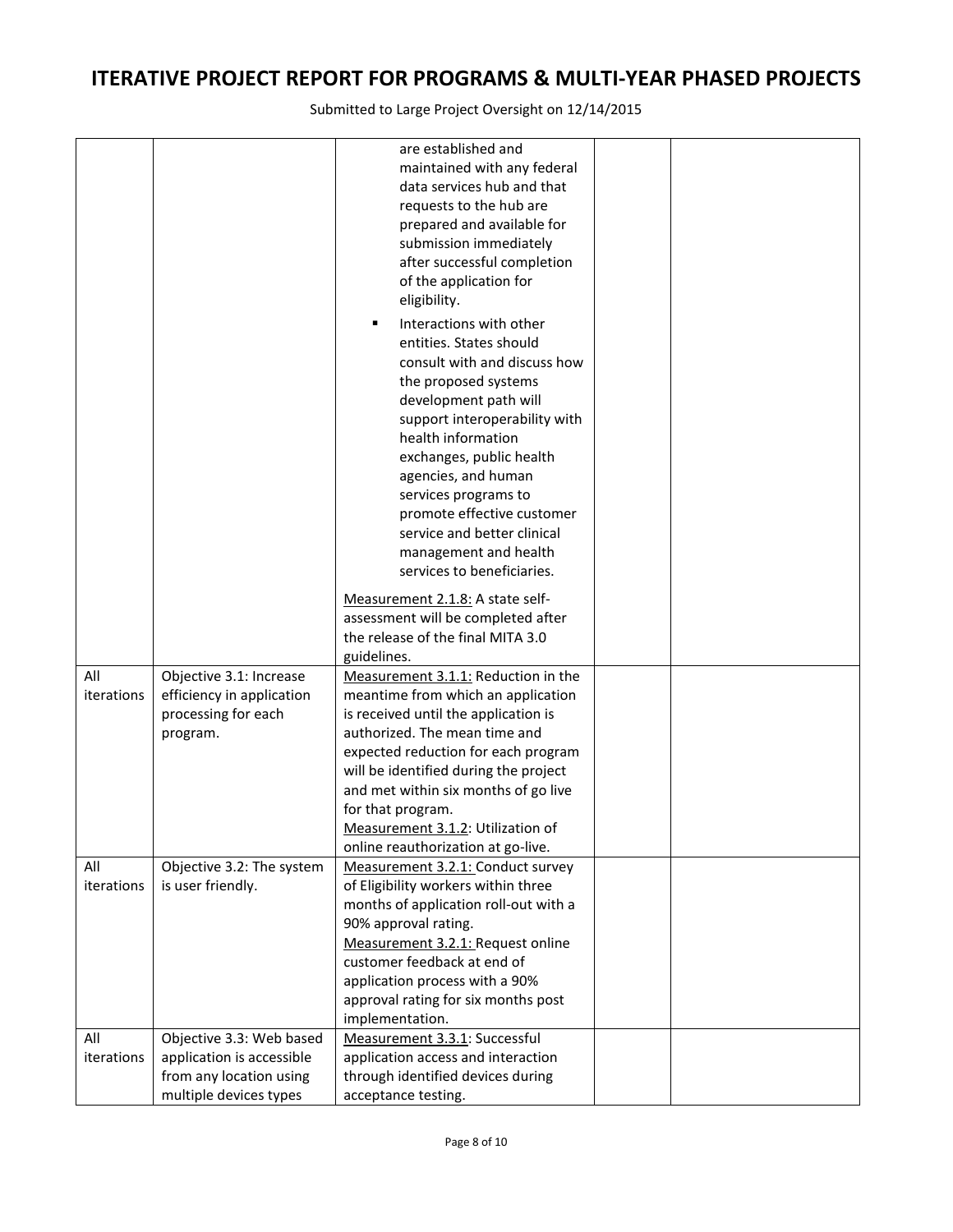Submitted to Large Project Oversight on 12/14/2015

|                   | including PCs,<br>smartphones, and<br>tablets.                                                                                                                                                                            |                                                                                                                                                                                                                                                                                                                                                                                                                      |  |
|-------------------|---------------------------------------------------------------------------------------------------------------------------------------------------------------------------------------------------------------------------|----------------------------------------------------------------------------------------------------------------------------------------------------------------------------------------------------------------------------------------------------------------------------------------------------------------------------------------------------------------------------------------------------------------------|--|
| All<br>iterations | Objective 3.4: Application<br>will include business<br>intelligence features<br>which allows for tracking<br>in real-time key<br>performance measures as<br>well as long term<br>trending via data<br>warehouse solution. | Measurement 3.4.1: Key performance<br>measures are captured during<br>requirements gathering and<br>demonstration of functionality<br>confirmed during user acceptance<br>testing.<br>Measurement 3.4.2: Project will<br>include data extraction, transfer, and<br>load to external data store with<br>business intelligence functionality<br>which will allow stakeholders to query<br>and generate ad hoc reports. |  |

### POST-IMPLEMENTATION REPORT

Post-Implementation Reports are to be performed after each project or phase is completed. A "PIR" is a process that utilizes surveys and meetings to determine what happened in the project/phase and identify actions for improvement going forward. Typical PIR findings include, "What did we do well?" "What did we learn?" "What should we do differently next time?"

| <b>Project or Phase</b> | Lesson learned, success story, idea for next time, etc. |
|-------------------------|---------------------------------------------------------|
|                         |                                                         |

### COST BENEFIT ANALYSIS

- Currently DHS utilizes separate eligibility systems for Medicaid/CHIP and the various economic assistance programs (EAP). The EAP programs include Supplemental Nutrition Assistance Program (SNAP), Temporary Assistance for Needy Families (TANF), Basic Care, Child Care and Low Income Heat Assistance Program (LIHEAP). The current systems are based on architecture and technology that are being retired by the Information Technology Department (ITD) due to limited resources available with appropriate knowledge to maintain these systems. The current architecture makes interoperability difficult between eligibility programs.
- The objective of this project is to replace our current eligibility systems with a single system that will meet the requirements of the ACA as well as streamline the application process for our constituents.

### KEY CONSTRAINTS AND/OR RISKS

#### **Constraints:**

The project has the following constraints:

- Availability of technical standards for ACA requirements, such as specifications for interfacing with the federal data hub and the federal exchange.
- Cost, schedule, scope, and quality are often in conflict during projects. The governing committee elected to prioritize as follows:
	- 1. Schedule